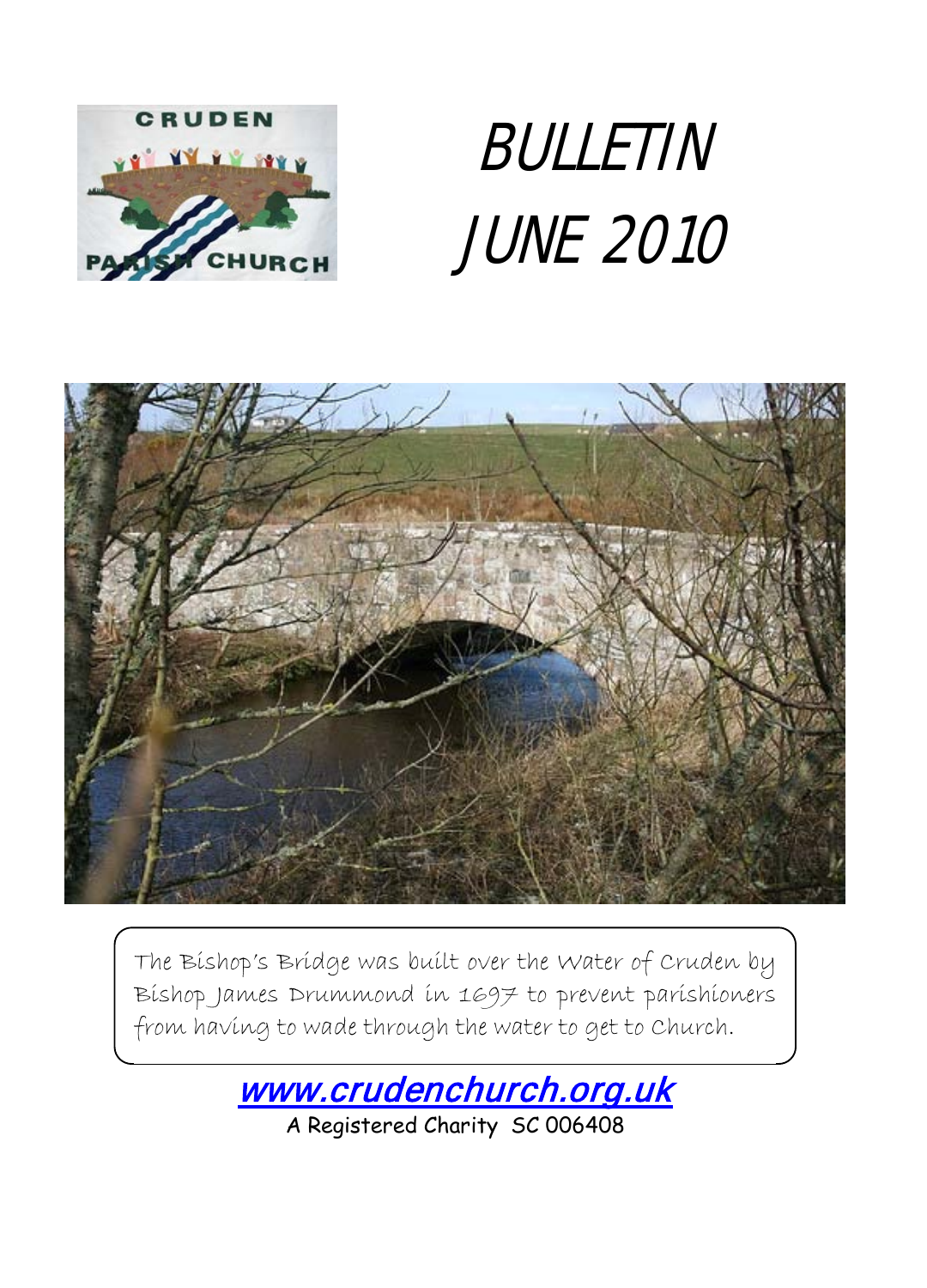

# **SUMMER 2010**

Worship services will continue every Sunday morning in Cruden Parish Church at 10 am and will be conducted by the minister with the exception of the dates mentioned below when he will be conducting the Sacrament of Baptism in Deer Church.

| June                  |                      |                                                                                                   |                   |        |
|-----------------------|----------------------|---------------------------------------------------------------------------------------------------|-------------------|--------|
| Thursday 3rd          |                      | : Guild Senior Citizens' Outing                                                                   |                   |        |
| Sunday 6th            |                      | <b>Service conducted by Miss Alice MacLeod</b>                                                    |                   |        |
| Wednesday 16th        |                      | : Acclamations Concert                                                                            | $7.30 \text{ am}$ | Church |
| Saturday 19 June      |                      | Congregational Walk leaving Hatton Hall at 10 am<br>Speyside Way - Craigellachie to Ballindalloch |                   |        |
| July                  |                      |                                                                                                   |                   |        |
| Sunday 18th           | $\cdot$              | <b>OPEN AIR SERVICE</b><br>followed by church picnic                                              | $11.00$ am        |        |
| Sunday 25th           | $\ddot{\phantom{1}}$ | <b>Service conducted by Mrs Jenny Smith</b>                                                       |                   |        |
| Sunday 25th           |                      | Congregational Walk leaving the hall at 11.30 am<br>Rattray - Fraserburgh                         |                   |        |
| August                |                      |                                                                                                   |                   |        |
| Friday 20 - 23 August |                      | Badaguish Centre, Nr Aviemore                                                                     |                   |        |
| Monday $23rd$ :       |                      | <b>Outreach Committee</b>                                                                         | $7.30 \text{ pm}$ | Manse  |
| Sunday $29th$ :       |                      | <b>Service conducted by Mrs Anthea Macnee</b>                                                     |                   |        |
| Monday 30th :         |                      | <b>Kirk Session</b>                                                                               | 7.30 pm           | Hall   |

The Social Committee intend to resume the monthly Coffee and Chat mornings on Wednesday **1 September.** Remember to keep the first Wednesday mornings of the winter months free.

THE NEXT ISSUE OF THE BULLETIN WILL COME OUT ON **29 August**. Copy for inclusion to be handed in to the Manse as soon as possible.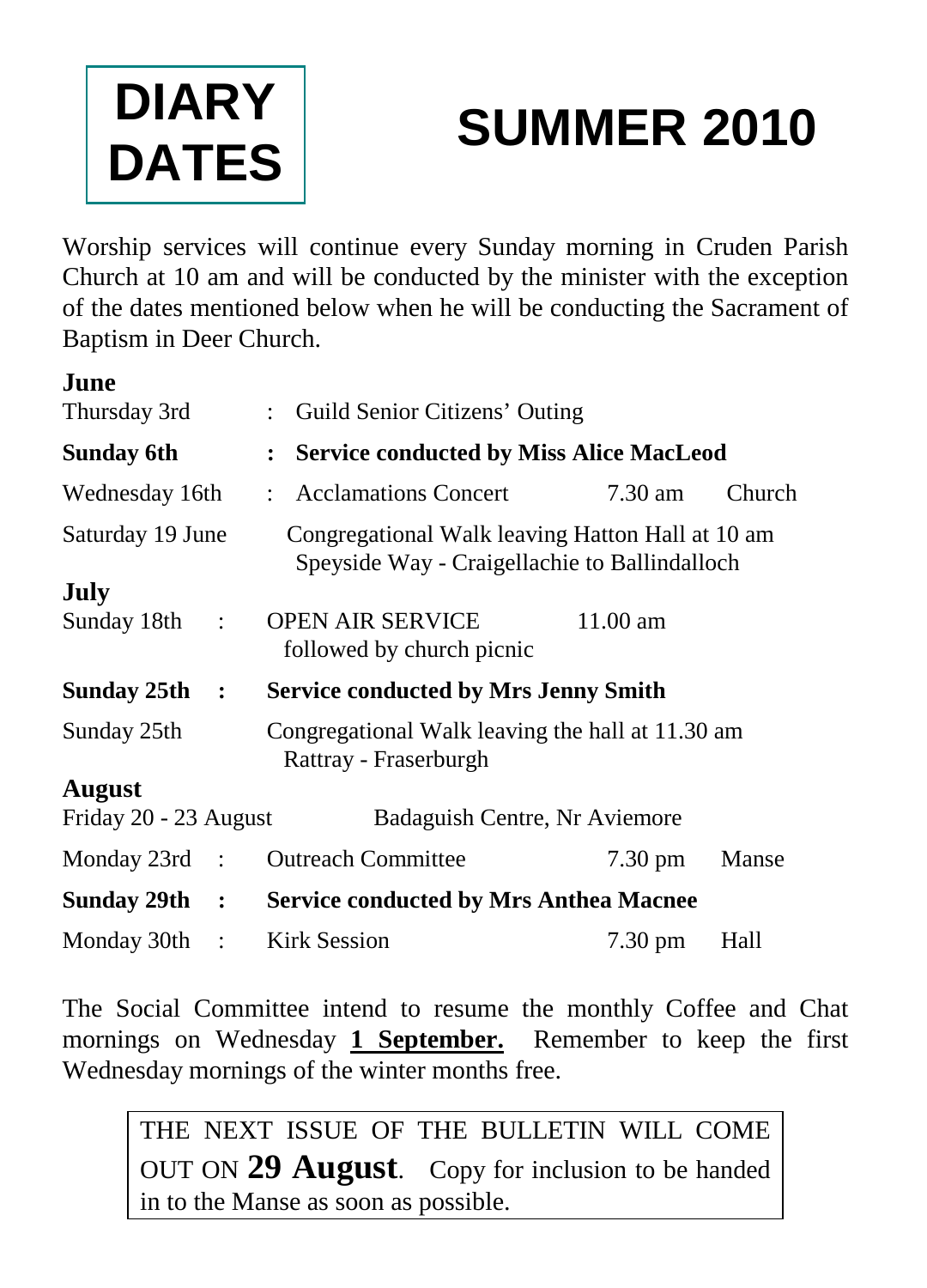

# *£3,443.93*

On the Friday evening when we counted the money corrected from the 'House to House' during the Week the total counted was £2,622.93.

|                    | making a total of $£3,443.93$ |         |
|--------------------|-------------------------------|---------|
|                    | Other donations               | £296.07 |
|                    | <b>Sunday Brunch</b>          | £155.00 |
| To this we can add | <b>Buttery Morning</b>        | £370.00 |

Thank you all who have supported,

- Wilma Moir who organised the Buttery Morning.
- Marilyn Samways who organised the Brunch.
- Rosemary Reid who organised the house-to-house collection in Hatton.
- Mary Bratton who organised the house-to-house collection in Cruden Bay.
- Rosemary Pittendrigh who organised the count and who has now agreed to be our Christian Aid Organiser.
- those who helped with the 'House to House' collection;
- those who came along on Friday evening to help with the count;
- those who supported the buttery morning, being there, helping with the serving, giving and buying of raffle prizes;
- those who stopped off after the service to enjoy the Christian Aid brunch in the Hall and those who made it possible
- those who over the year collect coins in jars/boxes/bags etc.

The figure raised so far is a little less compared with last year but the important thing is that the parish of Cruden continues to support and help the poor and needy of today's world.

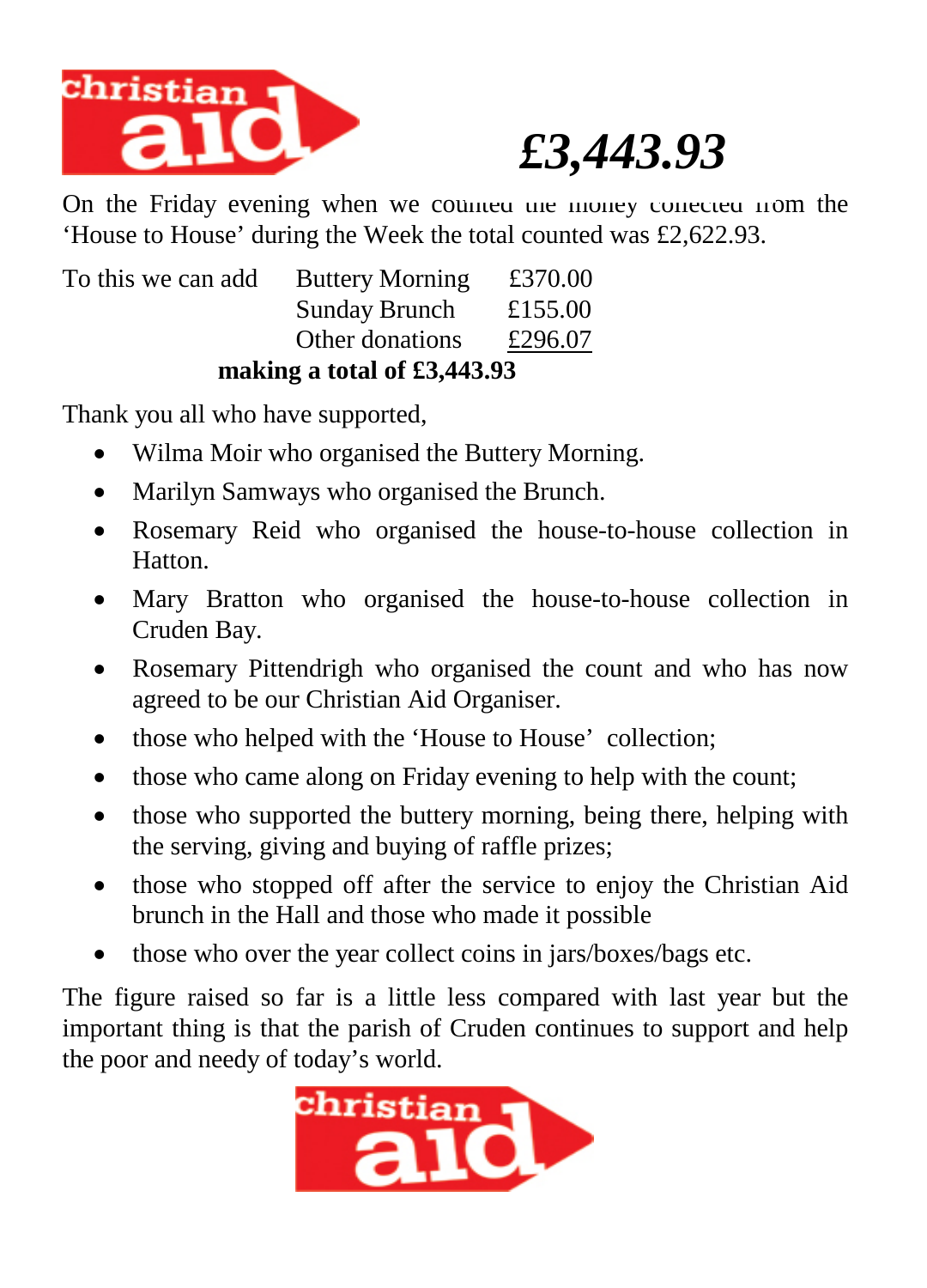## **SUNDAY MORNING DUTIES OLD CHURCH 10 am**

| <b>Date</b> | <b>Door</b>                                 | <b>Flowers</b>              | <b>Teas</b>                                      |  |
|-------------|---------------------------------------------|-----------------------------|--------------------------------------------------|--|
| 6 June      | Dorothy Cruickshank<br><b>Robert Esson</b>  | <b>Betty Forrester</b>      | Kathleen Craig<br>Margaret Adams                 |  |
| 13 June     | Kate Clark<br><b>Sarah Paterson</b>         | Margaret Cruickshank        | <b>Elizabeth Bruce</b><br><b>Alison Neilson</b>  |  |
| 20 June     | Kate Clark<br><b>Sarah Paterson</b>         | <b>Bessie Sandison</b>      | Anne Cadey<br><b>Betty Forrester</b>             |  |
| 27 June     | Mary McNaughtan<br>John Lamb                | <b>Betty Forrester</b>      | Wilma Moir<br>Liz Carnie                         |  |
| 4 July      | Mary McNaughtan<br>John Lamb                | Wilma Moir                  | Norman Forman<br><b>Betty Morris</b>             |  |
| 11 July     | <b>Marilyn Samways</b><br><b>Jack Young</b> | <b>Rosemary Pittendrigh</b> | Rosemary Reid<br><b>Sharon Rennie</b>            |  |
| 18 July     | <b>Marilyn Samways</b><br><b>Jack Young</b> | Margaret Cruickshank        | Wilma Moir<br>Elma Cumming                       |  |
| 25 July     | <b>Betty Forester</b><br>Sandy Smith        | Joyce Willox                | <b>Beatrice Fawkes</b><br>Margaret Jamieson      |  |
| 1 August    | <b>Betty Forester</b><br>Sandy Smith        | <b>Marilyn Samways</b>      | <b>Iris Durno</b><br>Dorothy Cruickshank         |  |
| 8 August    | Kathleen Craig<br>Liz Carnie                | <b>Iris Durno</b>           | <b>Mary Coutts</b><br><b>Marilyn Samways</b>     |  |
| 15 August   | Kathleen Craig<br>Liz Carnie                | <b>Betty Forrester</b>      | <b>Margaret Adams</b><br>Lewis McKechnie         |  |
| 22 August   | <b>Beatrice Fawkes</b><br>Michael Buchan    | Joyce Willox                | <b>Betty Forrester</b><br><b>Elizabeth Bruce</b> |  |

| <b>Date</b> | <b>Children</b>                                                                    | Date         | <b>Children</b>                                                                     | <b>Date</b> | <b>Children</b>                                                                   |
|-------------|------------------------------------------------------------------------------------|--------------|-------------------------------------------------------------------------------------|-------------|-----------------------------------------------------------------------------------|
| 6 June      | Karla Buswell<br>Brenda Cadger<br>S or C Skinner<br>Joyce Fowlie<br>Charlotte Lamb | 13 June      | Katherine Hyman<br>Maureen Reid<br>S or C Skinner<br>Mary Bratton<br>Charlotte Lamb | 20 June     | Karla Buswell<br>Brenda Cadger<br>S or C Skinner<br>Helen Smith<br>Charlotte Lamb |
| 27 June     | Karla Buswell<br>Brenda Cadger<br>S or C Skinner<br>Helen Smith<br>Charlotte Lamb  | 22<br>August | Katherine Hyman<br>Maureen Reid<br>S or C Skinner<br>Joyce Fowlie<br>Charlotte Lamb |             |                                                                                   |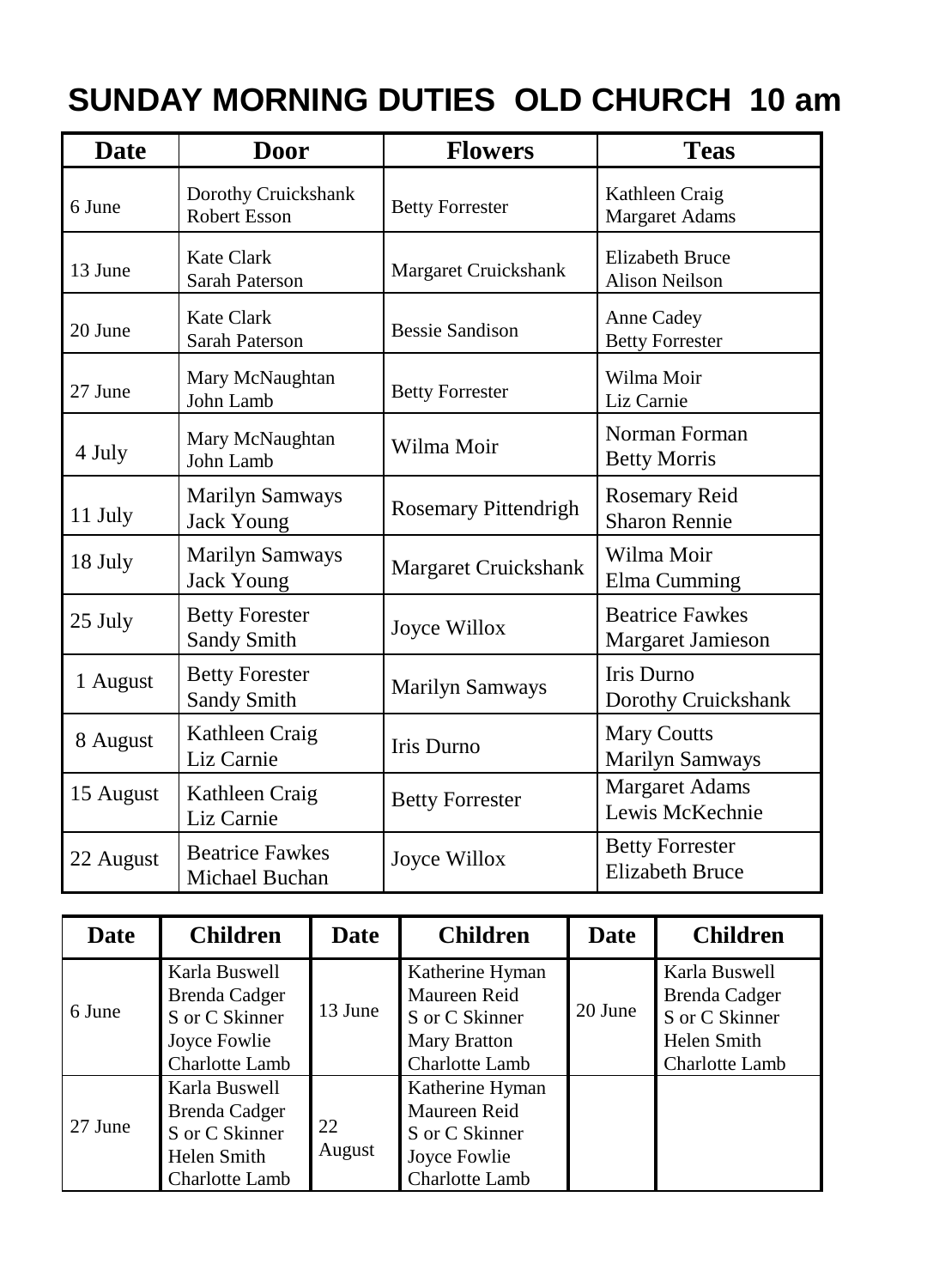## FROM THE MINISTER 19 MAY 2010

#### Dear Friends

### **Service with a Difference**

The Kirk Session has approved a proposal for a service with a difference to take place at Cruden Parish Church on 18 July. Please note the starting time will not be the usual 10 am. This service will begin at **11 am** and it will be **OUTDOORS**.

Following arrangements made for an outdoor service after a treasure hunt a couple of years ago, the service will take place, hopefully in the sunshine, in the section of the car park nearest the back door of the hall. There will be enough seats for everyone and the intention is to have a Songs of Praise. In the weeks running up to 18 July those attending church will be given an opportunity to indicate what hymns they would like sung that day so those coming can be assured we will be singing a whole lot of favourite hymns.

After the service it is hoped everyone will stay on for a picnic on the basis of bring your own food. Tea and coffee will be available. In the event of bad weather, the service will take place in the church and picnic in the hall!

I hope you will think about coming to something different.

### **Essential Repairs**

Many people attending worship will have been aware of a problem with the east wall of the church (facing the hall). The most obvious symptom is flaking plaster. This has been a problem for a number of years but the Kirk Session is now determined to get to the root of the problem and deal with the dampness in the plaster. A joiner will be contracted to remove skirting boards and clear away hidden debris and insert ventilators as appropriate. As this is being done we shall maintain heating in the church to try and dry the wall out. We shall endeavour to minimise any disruption while the work is being carried out but I am sure we can expect the patient understanding of those who like to sit at that side of the church.

Your friend and minister

Rodge Neilson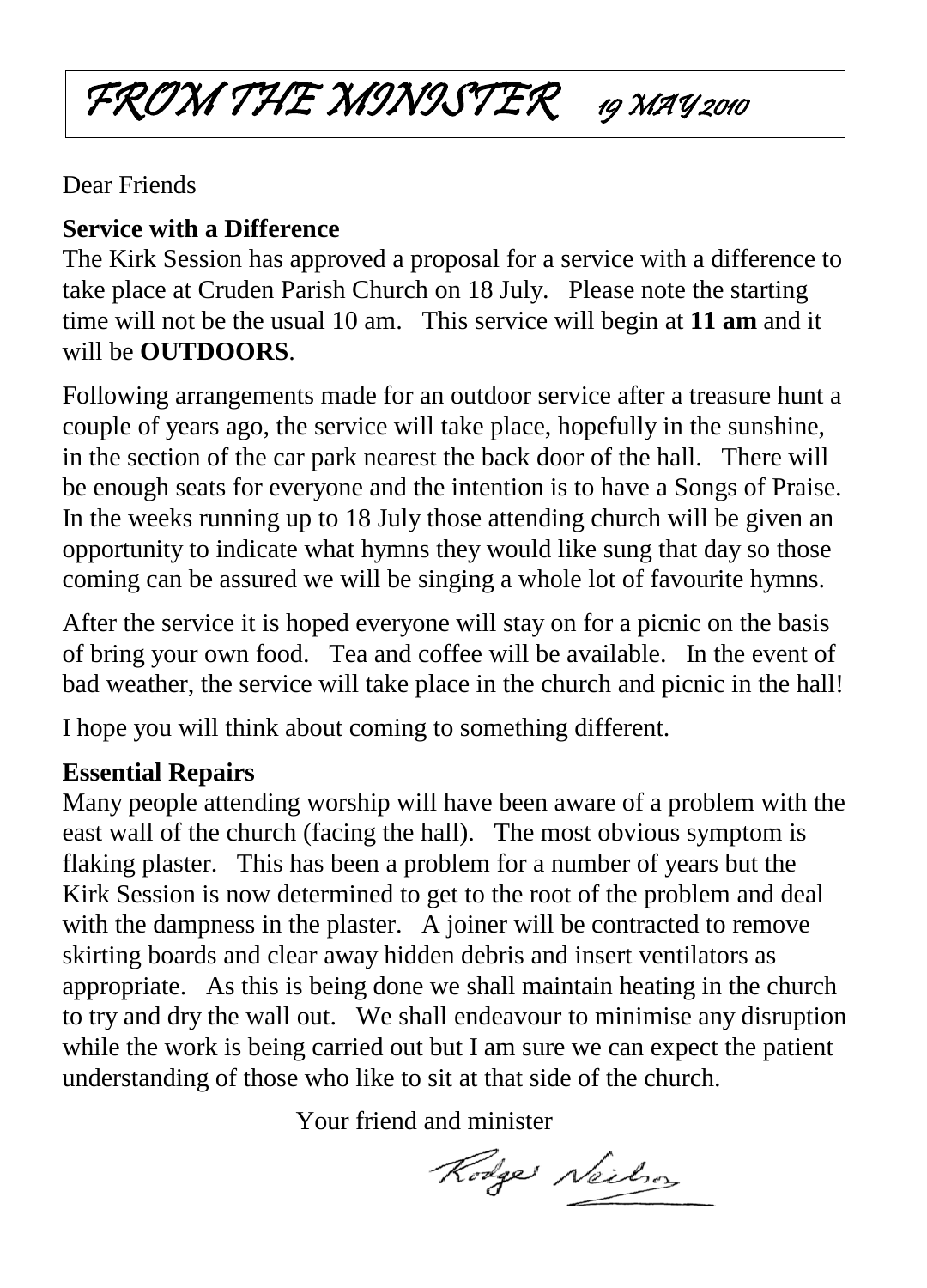#### **An Obituary printed in the London Times Interesting and sadly rather true**

Today we mourn the passing of a beloved old friend, Common Sense, who has been with us for many years. No one knows for sure how old he was since his birth records were long ago lost in bureaucratic red tape. He will be remembered as having cultivated such valuable lessons as: Knowing when to come in out of the rain;

Why the early bird gets the worm;

Life isn't always fair; and maybe it was my fault.

Common Sense lived by simple, sound financial policies (**don't spend more than you can earn**) and reliable strategies (**adults, not children, are in charge).**

His health began to deteriorate rapidly when well-intentioned but overbearing regulations were set in place. Reports of a 6-year-old boy charged with sexual harassment for kissing a classmate; teens suspended from school for using mouthwash after lunch; and a teacher fired for reprimanding an unruly student, only worsened his condition.

Common Sense lost ground when parents attacked teachers for doing the job that they themselves had failed to do in disciplining their unruly children.

It declined even further when schools were required to get parental consent to administer sun lotion or an Aspirin to a student; but could not inform parents when a student became pregnant and wanted to have an abortion.

Common Sense lost the will to live as the churches became businesses; and criminals received better treatment than their victims.

Common Sense took a beating when you couldn't defend yourself from a burglar in your own home and the burglar could sue you for assault.

Common Sense finally gave up the will to live, after a woman failed to realize that a steaming cup of coffee was hot. She spilled a little in her lap, and was promptly awarded a huge settlement.

Common Sense was preceded in death, by his parents, **Truth and Trust**, by his wife, **Discretion**, by his daughter, **Responsibility**, and by his son, **Reason**.

He is survived by his 4 stepbrothers; I Know My Rights; I Want It Now; Someone Else Is To Blame; I'm A Victim

**Not many attended his funeral because so few realized he was gone**.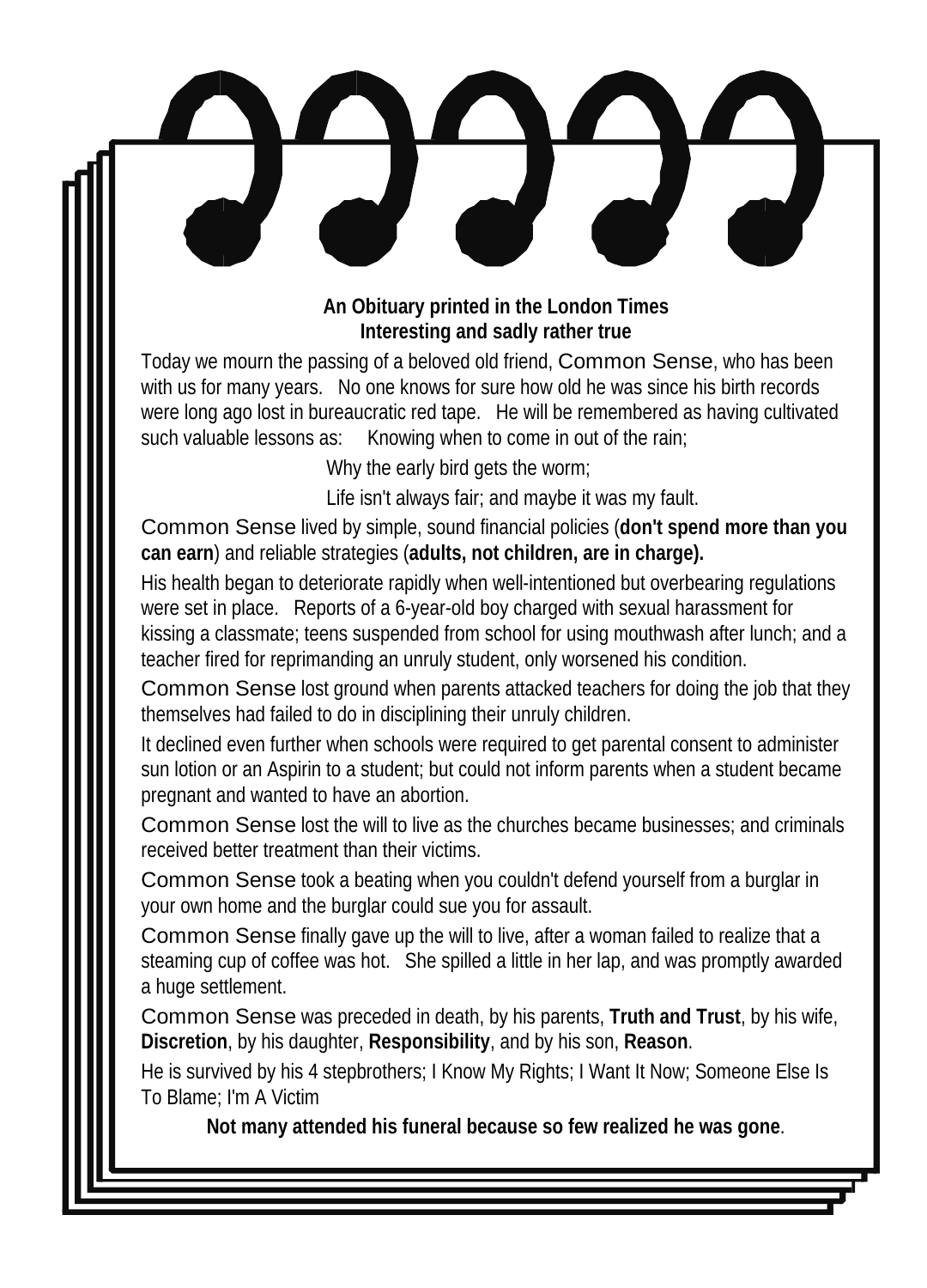## **APRIL CHURCH WALK Another Aberdeen March Stone Trail**

Our group of 9 gathered at Old Ford Road overlooking the River Dee, our initial objective being the Alpha Stone at the north end of the parapet over the mouth of Ferryhill Burn. From there, our route along South College Street and Millburn Street took us through the ancient 'Lards of Clayhills" and the site of a thriving Brick and Tile Works of the late 1770s. The equally historic Hardgate was the location of the next two, the first flush in the roadway, and the other in a shrubbery next to the car park at Ferryhill Library.

Having tasked James and his sister Sophie to find the stones, we ticked off easily the next two at Nellfield Cemetery and the Short Mile respectively. The "intermediate stone", number 6 at Hammerfield, was visible in the rear garden of a private house and led us on to Craigton Road where the frequency and prominence of the stones increased. The gradient of the hill past Slopefield Reservoir and Woodlands also increased and the steep downhill section into Cults took its toll on tired backs and knees. We were pleased to sweep past Stone 12 in the amenity area off Friarsfield Road and down to the Cults Hotel for a reviving cup of tea.

Our thanks to Beatrice (and Allan and Marilyn) for a preliminary recce of the course, for organising the coffee stop, and arranging the dropping off and picking up of cars at either end of the route.

*Margaret Wisely*

## **CONGREGATIONAL WALKS THROUGH THE SUMMER**

| Saturday 19 June      | Speyside Way - Craigellchie to Ballindalloch |
|-----------------------|----------------------------------------------|
| Sunday 25 July        | Rattray - Fraserburgh                        |
| Friday 20 - 23 August | Badaguish Centre, Nr Aviemore.               |

### Notice in church vestibule:

'Churchyard maintenance is becoming increasingly difficult, and it will be appreciate if parishioners will cut the grass around their own graves'.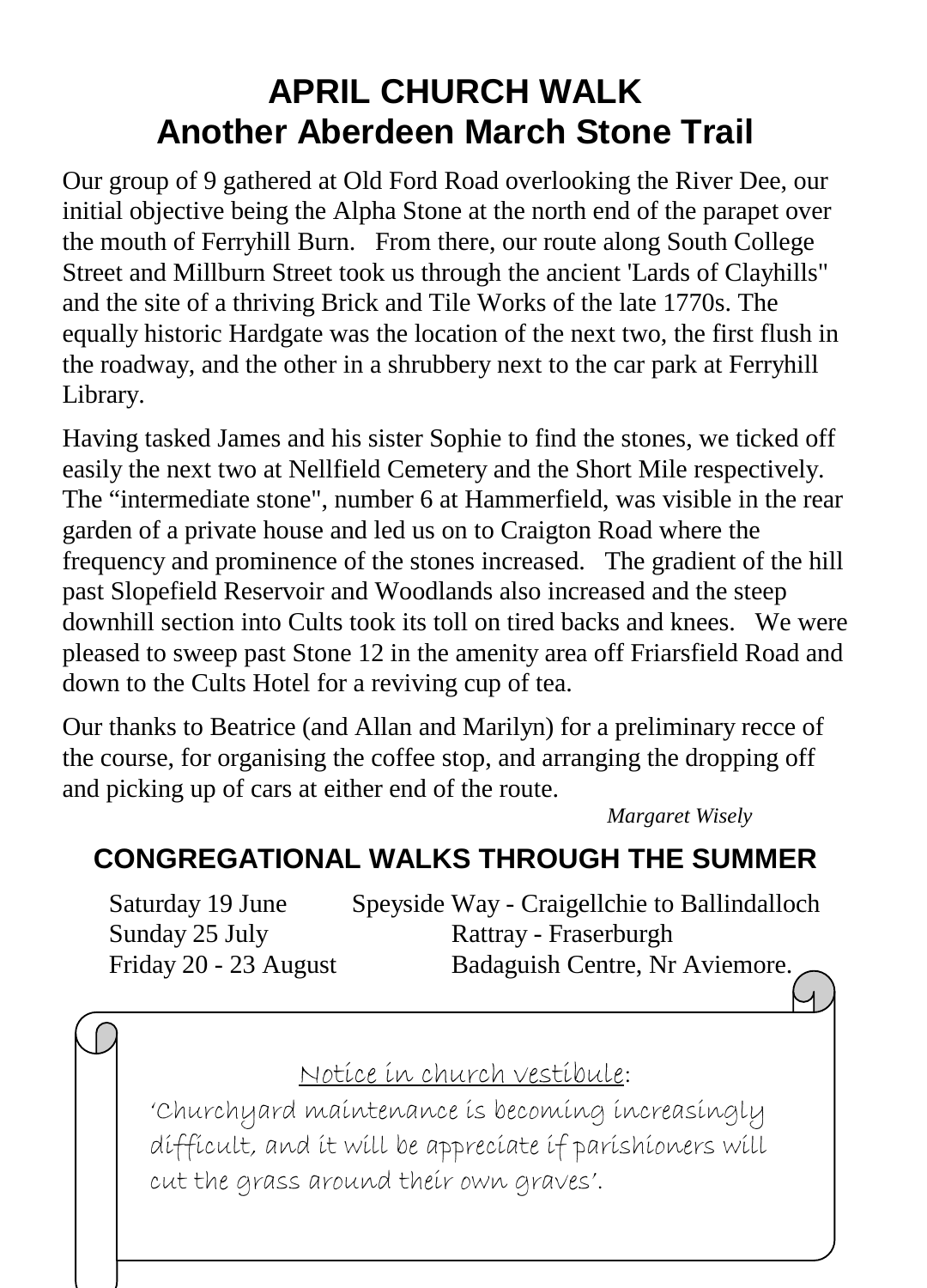

#### JuNE

to **Mr Norman Stewart, 5 Kilmarnock Drive, Cruden Bay** who will be celebrating his 90th Birthday.

to **Mrs Eveline Smith, 177 Braehead Drive, Cruden Bay** who will be celebrating her 80th Birthday.

to **Mr & Mrs G Bruce, 15 Rowan Terrace, Hatton** who will be celebrating their Golden Wedding.

to **Mr & Mrs Robertson, 20 Hatton Farm Gardens, Hatton** who will be celebrating their Ruby Wedding.

> The minister would welcome, in writing please, any news for this feature in the Bulletin

The hymns sung during the summer will be from CMP.

## **Cruden Church Photo Album**

Just added to our website are photographs taken at the recent Christian Aid Lunch in the church hall. Below is a list of the photographs now available at http://www.crudenchurch.org.uk/photoalbum.htm

- [Christian Aid Lunch](http://www.crudenchurch.org.uk/caidlunch2010.htm) (May 2010) [Souper Sunday \(](http://www.crudenchurch.org.uk/soupersunday100124.htm)January 2010)
- A very special sunday: long service [certificates and a baptism](http://www.crudenchurch.org.uk/longservice0911.html) (Nov 2009)
- [Ythan Singers](http://www.crudenchurch.org.uk/ythansingers_march09.htm) (March 2009) [Open air service](http://www.crudenchurch.org.uk/openair08.htm) (July 2008)
- Presentations to Sandy Beedie and [Andrew Clyne](http://www.crudenchurch.org.uk/presentations082629.htm) (June 2008)
- [Cruden Churches Walk , Sands of](http://www.crudenchurch.org.uk/walk0805forvie.htm)  [Forvie](http://www.crudenchurch.org.uk/walk0805forvie.htm) (May 2008)
- [Snowdrop Dinner \(](http://www.crudenchurch.org.uk/snowdrop08.htm)February 2008)
- 
- [50s Afternoon Tea](http://www.crudenchurch.org.uk/50stea_may09.html) (May 2009)
- 
- [Kirk Session honour retired elders](http://www.crudenchurch.org.uk/ksdinner08.htm) (May 2008)
- [National Gathering, Ingliston](http://www.crudenchurch.org.uk/cww080503.htm) (May 2008)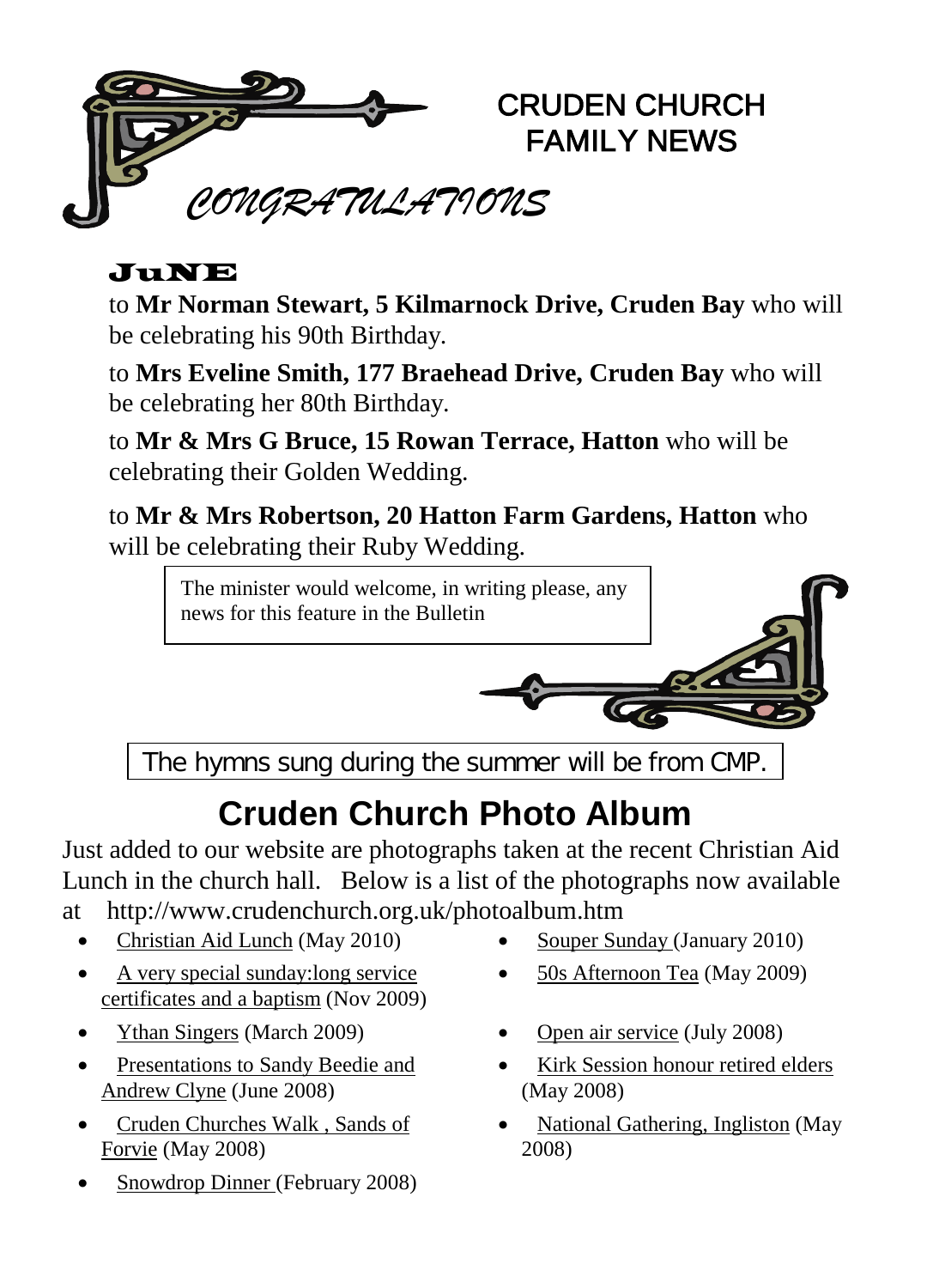## **GUILD SPONSORED WALK & SENIORS' OUTING**

The Guild would like to say a big thank you to all those who took part in the Sponsored Walk on 26 April in aid of the Senior Citizens' Outing and Guild Funds and also those who sponsored them. £822.50 has been raised so far.

This year the **Senior Citizens Outing** is going to Mains of Drum Garden Centre, Drumoak followed by high tea at Lochter, Oldmeldrum on Thursday 3 June. An invitation is extended to all senior citizens who are church members or adherents.

A bus will pick up in Cruden Bay at 12.30 pm and Hatton at 1 pm. Due to the high cost of buses, we want to know numbers in advance. If you would like to come please can you notify any Guild Committee Member – Kathleen Craig, Rosemary Pittendrigh, Shonah Taylor, Irene Will.



#### **From our Website Guestbook (and a subsequent email).**

Your web site is wonderful. I was born Jennifer Louise Maitland in 1952 at Ardiffery Mains. I was born in the cottage on the left of the road as you go up the hill towards the farm. My parents were Stewart and Kathleen Maitland; my father passed away 28 years ago and lays in rest in your cemetery. I was christened by the Rev John McQueen and attended Sunday School and Church until we moved when I was 16. Generations of my family are buried in the cemetery and it gives me great comfort to see how the church and cemetery are so well cared for. I also enjoy seeing all of the pictures that are on the web site of all the events. I may have gone to school in Hatton with some of you. Thank you all so very much for taking care of my great childhood memories of the church that I dearly miss.

I am still blessed to have my mother who now lives at Dyce. I have attended several churches in the US but can never find one that gives me the peace and sense of belonging that I felt while attending Cruden Parish Church. My 9 year old granddaughter was looking at your web site and she thought it was the most beautiful church she had ever seen. Even though I have been gone from Scotland for over 30 years it will always be home. I plan to come home and spend some time with my mother in the near future as she is no longer able to travel very far anymore due to her health, and of course we will visit the church and cemetery.

Ξ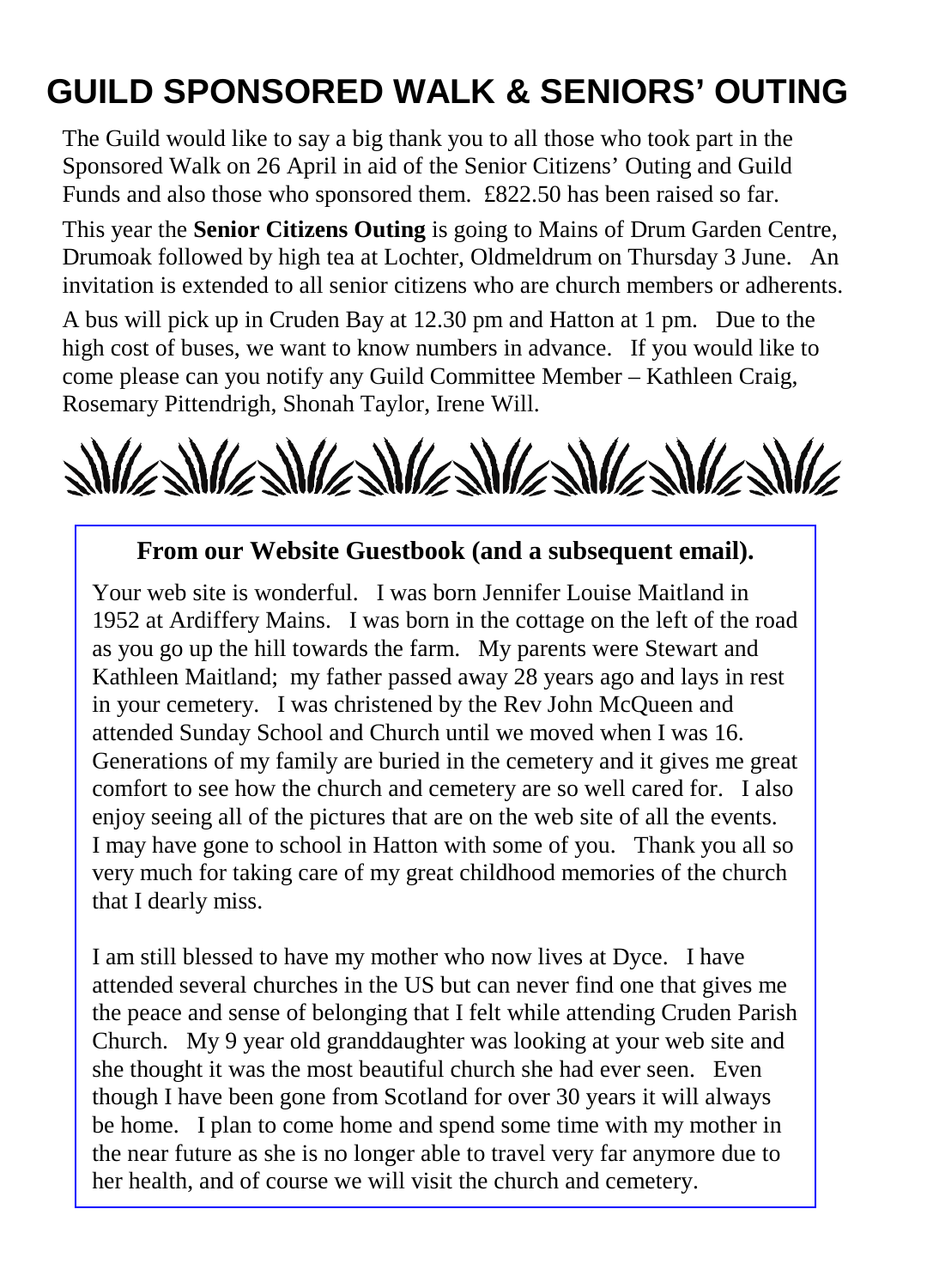## **MAY CHURCH WALK - LOST !**

On Saturday 15 May when the weather was very kind, our walk took us to the picturesque district of Strathdon - an area never given the credit it deserves for its scenic countryside.

A group of 9 left from the car park in the village of Bellabeg following the direction to The Lost Art Gallery. Having taken photographs at the famous signpost, we set off - soon to be joined by a collie dog from Lost Farm and it took some degree of persuasion to make it understand that it must go home. The tarred road finished after a few hundred metres, in the yard of Lost Farm, after which we followed a track which leads beyond Lost past Belnabodach (town of ghosts) en route to other ruined and deserted settlements.

The first part of our walk had two fairly steep rough paths; so having completed them, we had our first picnic seated on felled logs and admired the view of the predominately birch and/or larch woodlands - also the areas of heather hills burned in what seemed like sculptured designs.

We then enjoyed a very pleasant walk by the riverside before we embarked upon another climb to The Gallery where we were met by a very anxious owner requesting that we should be silent as an oystercatcher was nesting near the entrance and the eggs were soon to hatch! A comment was heard to be made that birds, of the same species, nesting by the side of the A90 were never afforded the same degree of respect!

The Lost Gallery is housed in a 19th Century farmhouse set deep in Glen Nochty on the side of Moss Hill - one of the 'gentler sisters' of the nearby Cairngorms. We spent some time studying the exhibits of Scottish and International Contemporary Artists and Sculptors, made use of 'the facilities', then started the return journey.

Robert kindly provided transport back to the car park for those who wished to view the Doune of Invernochty - an imposing motte and one of the best to be found in Scotland. Developed from a much earlier Pictish fortress, it was sculpted into its current form in the 1100s to house the main castle of the Earldom of Mar before that became redundant when Kildrummy Castle was built in the 1200s.

A stop was made at The Mossat Tea Room where coffee/teas and home bakes were appreciated before a visit was made to the amazing Antique Store which makes all our own loft spaces seem 'minimalist'.

Once again, a huge 'Thank you' must be said to Robert Petticrew for his meticulous planning of the route which, as usual, included a potted history of the area – thus helping greatly in the writing of the report.

*Marilyn Samways*